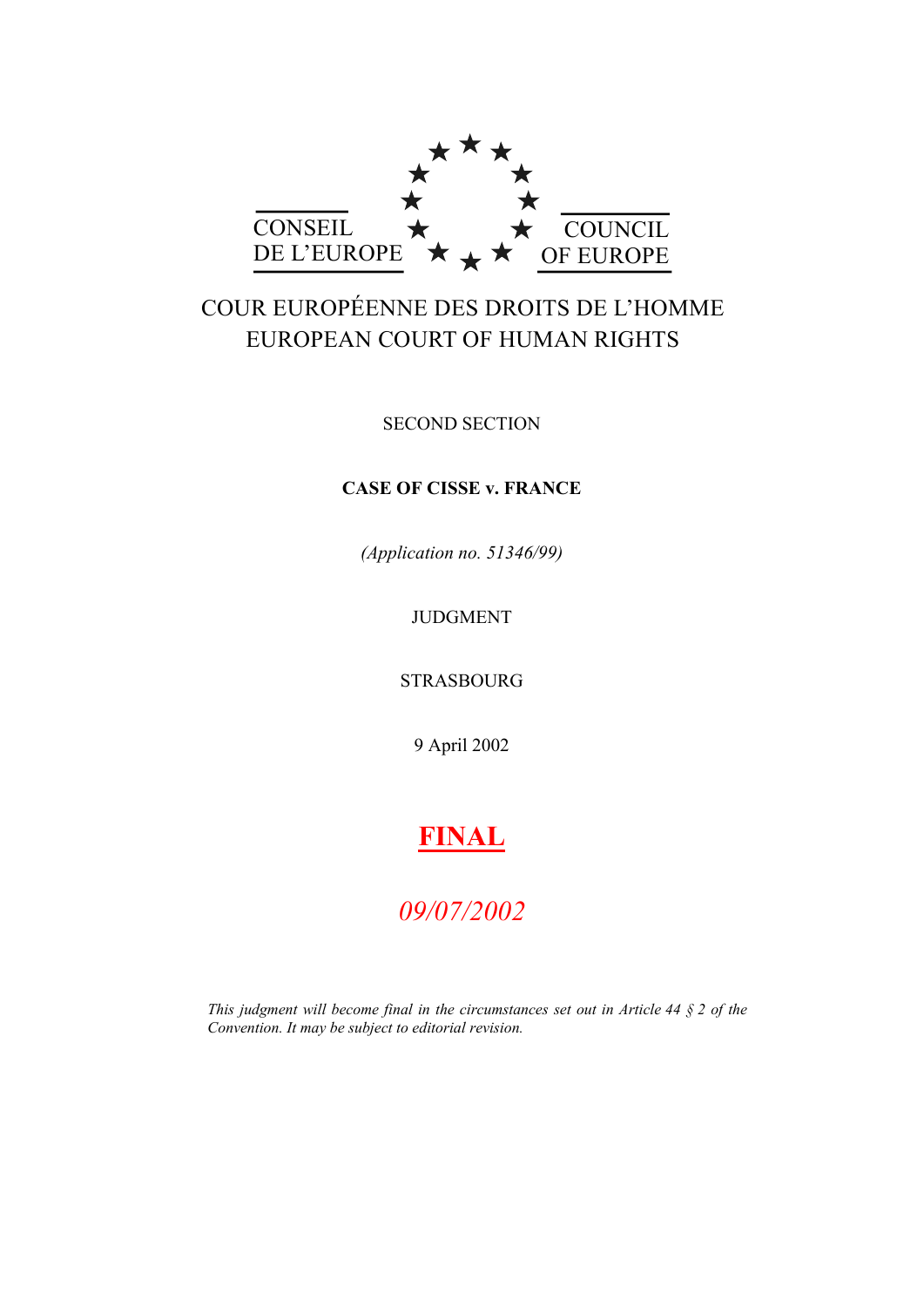## **In the case of Cisse v. France,**

The European Court of Human Rights (Second Section), sitting as a Chamber composed of:

Mr A.B. BAKA, *President*,

Mr J.-P. COSTA,

Mr GAUKUR JÖRUNDSSON,

Mr K. JUNGWIERT,

Mr V. BUTKEVYCH,

Mrs W. THOMASSEN,

Mr M. UGREKHELIDZE, *judges*,

and Mrs S. DOLLÉ, *Section Registrar*,

Having deliberated in private on 16 January and 19 March 2002,

Delivers the following judgment, which was adopted on the last-mentioned date:

## PROCEDURE

1. The case originated in an application (no. 51346/99) against the French Republic lodged with the Court under Article 34 of the Convention for the Protection of Human Rights and Fundamental Freedoms ("the Convention") by a Senegalese national, Ms Madjiguene Cisse ("the applicant"), on 30 November 1998.

2. The applicant, who had been granted legal aid, was represented by Mr S. Foreman, a lawyer practising in Paris. The French Government ("the Government") were represented by their Agent, Mr R. Abraham, Director of Legal Affairs at the Ministry of Foreign Affairs.

3. The applicant alleged a violation of Article 11 of the Convention.

4. The application was allocated to the Third Section of the Court (Rule 52 § 1 of the Rules of Court). Within that Section, the Chamber that would consider the case (Article 27 § 1 of the Convention) was constituted as provided in Rule 26 § 1.

5. By a decision of 16 January 2001 the Court declared the application partly admissible.

6. The applicant and the Government each filed observations on the merits (Rule 59  $\S$  1).

7. On 1 November 2001 the Court changed the composition of its Sections (Rule 25  $\S$  1). This case was assigned to the newly composed Second Section.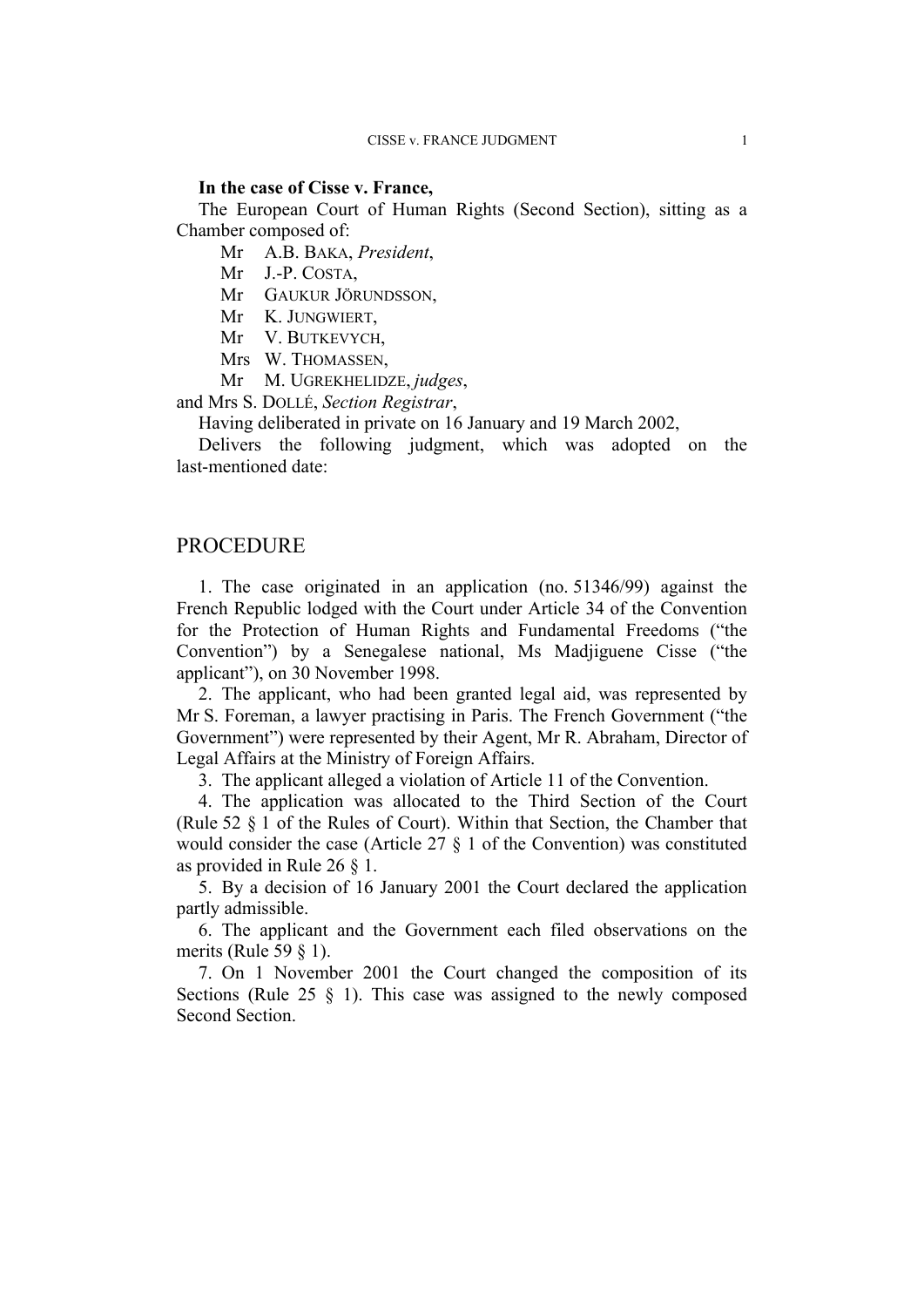## THE FACTS

## I. THE CIRCUMSTANCES OF THE CASE

8. The applicant was a member of (and a spokeswoman for) a group of aliens without residence permits who in 1996 decided to take collective action to draw attention to the difficulties they were having in obtaining a review of their immigration status in France.

9. Their campaign, which received widespread coverage in the press, culminated with the occupation of St Bernard's Church in Paris on 28 June 1996 by a group of some two hundred illegal immigrants, most of whom were of African origin. Ten men within the group decided to go on hunger strike. The applicant's daughter joined her mother as one of the occupiers of the church. The movement, known as the "St Bernard *sans papiers*<sup>1</sup>" movement, was supported by several human-rights organisations, some of whose activists decided to sleep on the premises in a show of solidarity with their predicament.

10. On 22 August 1996 the Paris Commissioner of Police signed an order for the total evacuation of the premises. It was made on the grounds that the occupation of the premises was unrelated to religious worship, there had been a marked deterioration in the already unsatisfactory sanitary conditions, padlocks had been placed on the church exits and there were serious sanitary, health, peace, security and public-order risks.

11. More specifically, the order read as follows:

"The director of the Paris Mobile Emergency Medical Service (*SAMU*) was given responsibility on 17 July 1996 for ensuring day to day care of the hunger strikers and the parish priest has been reminded of the health hazards to which the occupants were exposed by the precarious living conditions as also of the need to allow unrestricted access to the emergency services.

The World Doctors (*Médecins du Monde*) organisation, which offers continuous medical assistance in the church, has made public alarming information on the very serious consequences of this hunger strike for the health of those concerned at the expiration of the medically critical period of forty days.

On the basis of the provisions of Article 223-6 of the Code of Criminal Procedure, the ten hunger strikers were evacuated on 12 August 1996, solely in order for the men to be given appropriate medical check-ups in hospitals in Paris.

The men returned to the aforementioned church of their own accord and immediately declared their intention to pursue their action. Since 28 June 1996 there has been a

<sup>1.</sup> Immigrants without valid immigration papers.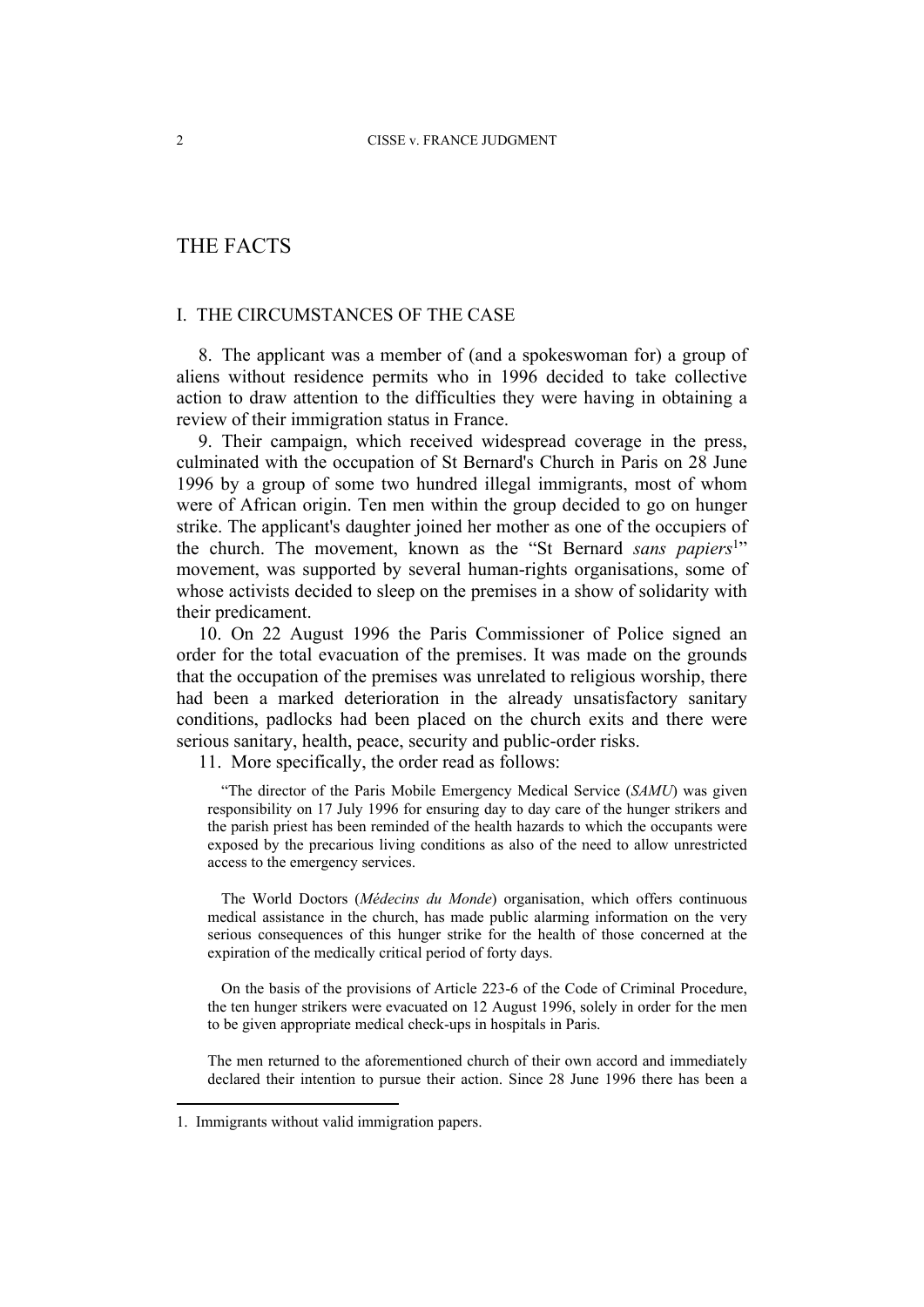marked deterioration in the already unsatisfactory sanitary conditions, the available sanitary equipment being totally inadequate for the long-term use of the premises as a collective shelter.

The number of people present on the premises has grown considerably during the last few days, and this has led to incidents in the immediate vicinity and notably on the public highway.

Such incidents create a risk of behaviour that may result in public order disturbances.

The various movements concerned have erected barriers on the public highway, across rue Saint-Bruno at the junctions with rue Saint-Luc and rue Jérôme l'Ermite. The barriers obstruct the highway, hindering the passage of ordinary traffic and of emergency vehicles.

The church doors and various exits are kept closed, and in some cases padlocked, to enable a filter system to be operated at the only remaining entrance that is permanently accessible, and a barricade formed of barriers chained together has even been placed between the enclosure railings and the north entrance to the church chancel. These installations constitute a major hazard should an emergency evacuation of the persons present inside the building become necessary.

These activities and movements are totally unrelated to religious worship, which is the exclusive use to which this public building may be put under the law of 9 December 1995.

It follows from the matters noted above that the current situation represents a serious sanitary, health, peace, public-security and public-order risk..."

12. The following morning the police carried out the evacuation. The police officers arrived at the scene at 6.30 a.m. and set up a checkpoint at the church exit to verify, on the basis of Article 78-2, subparagraphs 1 and 3, of the Code of Criminal Procedure and Article 8, subparagraphs 2 and 3, of the Ordinance of 2 November 1945, whether the aliens evacuated from the church had documentation authorising them to stay and circulate in the territory. The police entered the church at 7.56 a.m.

13. All the occupants of the church were stopped and questioned. Whites were immediately released while the police assembled all the dark-skinned occupants, apart from those on hunger strike, and sent them by coach to an aliens' detention centre at Vincennes. Orders were made for the detention and deportation of almost all of those concerned. More than a hundred were subsequently released by the courts on account of certain irregularities on the part of the police, which even extended to making false reports regarding the stopping and questioning procedure.

14. At 8.20 a.m. a police officer asked the applicant as she was leaving the church for documentary evidence that she had leave to stay in France, but she was unable to produce any. The applicant had attended the Paris Police Commissioner's Office on 5 June 1996 but on 17 July 1996 had been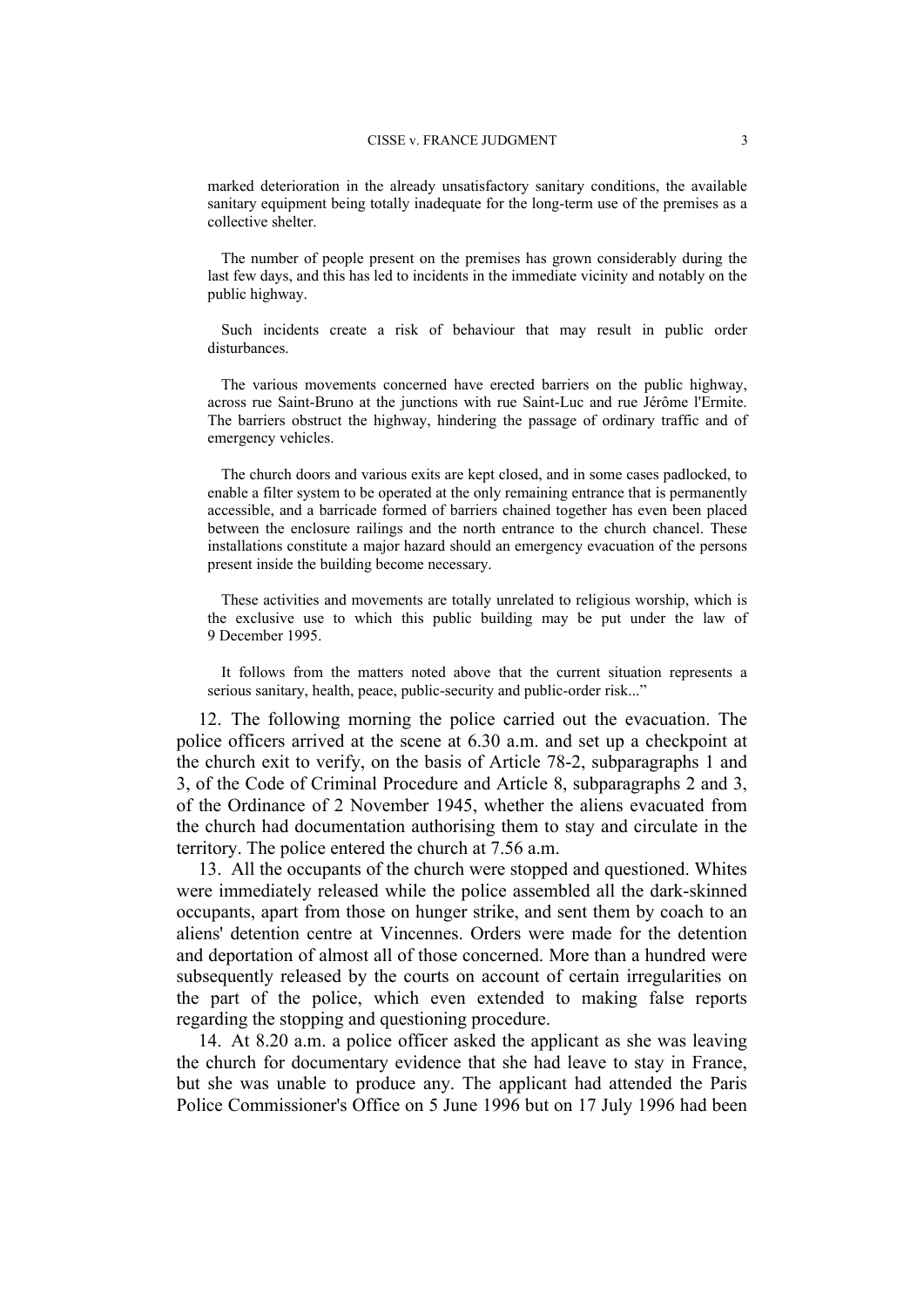refused leave to remain in France on the ground that she did not satisfy any of the conditions laid down by the Ordinance of 2 November 1945 for the issue of a residence permit and that there were no personal or family reasons justifying her being granted leave to remain on humanitarian grounds. She had been invited to leave French territory within one month after receipt of notification of the Commissioner of Police's decision.

15. At 9.55 a.m. the applicant was taken into custody and informed of her rights pursuant to Articles 63-2 and 63-4 of the Code of Criminal Procedure. The measure was deemed to have taken effect at 7.56 a.m., when she was stopped. The applicant refused to speak throughout her period in custody. At 8.15 p.m. on 23 August the Senior Deputy Public Prosecutor at the Eighth Division of the Paris Public Prosecutor's Office instructed the police officers to bring the applicant before him, with the case file as it stood.

16. At 1.30 p.m. on 24 August 1996 the applicant appeared before the Paris Criminal Court under the "immediate summary trial" procedure. She was accused of having "entered and stayed in France without being in possession of the documents or visas required by the rules" and was sentenced to two-months' imprisonment, suspended. The Criminal Court held:

"The occupation of a place of worship ... over a period of several weeks, ... in order to contest their immigration status and create a movement in their favour, in itself constitutes an emergency justifying the administrative authority's decision to expel them.

The presence in St Bernard's Church of several hundred people for a period of several weeks claiming, through public statements made by individuals or through spokespersons representing them, status as, in their own words, aliens without residence permits or papers, constituted grounds for suspecting that those concerned had committed offences under the immigration rules such that the verification of their identity pursuant to Article 78-2 was justified.

However, since a large number of people were stopped at the same time and refused to disclose their identities, the police were not able to carry out an immediate identity check. The fact that the identity check was not carried out when they were first stopped, but within what, given the practical contingencies inherent in an operation of that size, was a reasonable period thereafter, does not render the proceedings defective.

Regard being had to the large number of persons stopped and the circumstances in which the operation was conducted, the defendant was notified of her rights within a reasonable time..."

17. On 23 January 1997 the Paris Court of Appeal, on appeal by the applicant, upheld the sentence and added an order excluding her from French territory for three years. In addition, it held in its judgment:

"The occupation of a place of worship by approximately three hundred individuals over several weeks, in order to create a movement in their favour and to contest their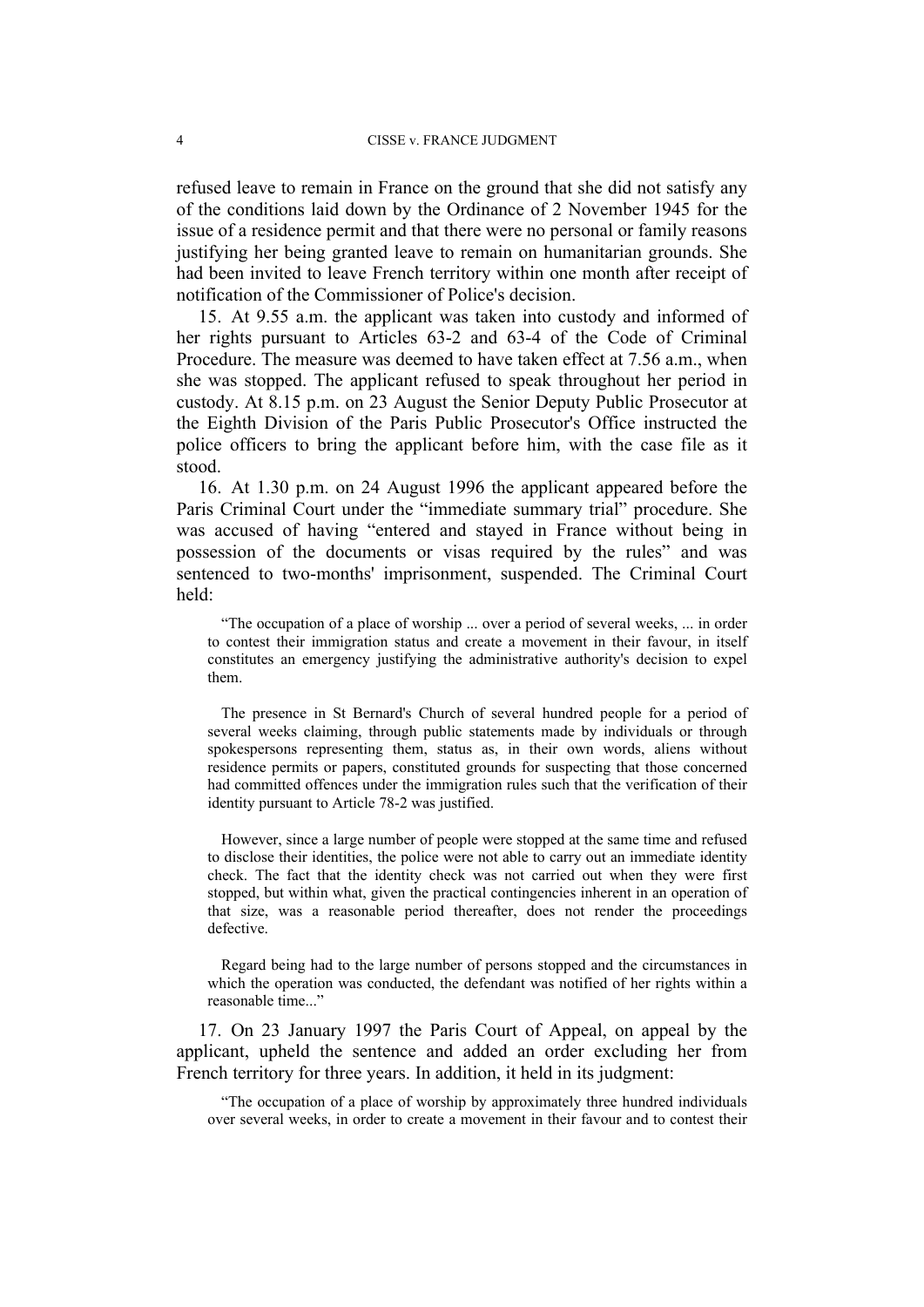immigration status, constitutes an emergency that justified the administrative authority making an expulsion order without making a prior application to the courts.

The occupiers of the premises continued their hunger strike for almost forty days and the living conditions of those concerned continued to deteriorate.

The scale of the demonstrations over several weeks, with barriers being used to obstruct the highway and hinder the passage of vehicles, constituted a risk for security, sanitation, the health of the hunger strikers and public order that justified urgent measures being taken to put an end to the disturbances."

18. On 4 June 1998 the Court of Cassation dismissed the applicant's appeal on points of law on the following grounds:

"In the proceedings before the courts below, in which Madjiguène Ndourit, a Senegalese national, was accused of illegally entering and staying in France, the accused duly challenged the lawfulness of the order issued by the commissioner of police, without a prior court order, for the evacuation of the church occupied by the accused and several other persons, which evacuation was followed by police identity checks that revealed that the demonstrators were illegal immigrants.

In these circumstances, the reasons which the courts below relied on – unnecessarily – in dismissing her objection cannot serve as a basis for complaint by the appellant, since, even if she had proved that the administrative act referred to above was unlawful, it would have had no bearing on the outcome of the criminal proceedings."

### **B. Relevant domestic law**

19. Article 111-5 of the Criminal Code provides:

"The criminal courts shall have jurisdiction to interpret general or individual administrative decisions or regulations and to determine their lawfulness if the outcome of criminal proceedings pending before them depends on their so doing."

20. Article 78-2, subparagraph 1, of the Code of Criminal Procedure reads as follows:

"Senior police officers and ordinary police officers acting on the orders of senior police officers who are accountable for their actions,... may invite any person to prove his or her identity by any means if there are grounds for suspecting that he or she:

(i) has committed or attempted to commit an offence;

(ii) is preparing to commit a serious crime (*crime*) or other major offence (*délit*), may be able to provide information that will assist in the investigation of a serious crime or other major offence, or is wanted by a judicial authority."

21. Article L. 2512-13 of the General Code of the Territorial Authorities reads as follows:

"In the City of Paris the Commissioner of Police shall have the powers and prerogatives conferred on him by the Ordinance of the Consuls of 12 Messidor, Year VIII, determining the functions of the Paris Commissioner of Police, by the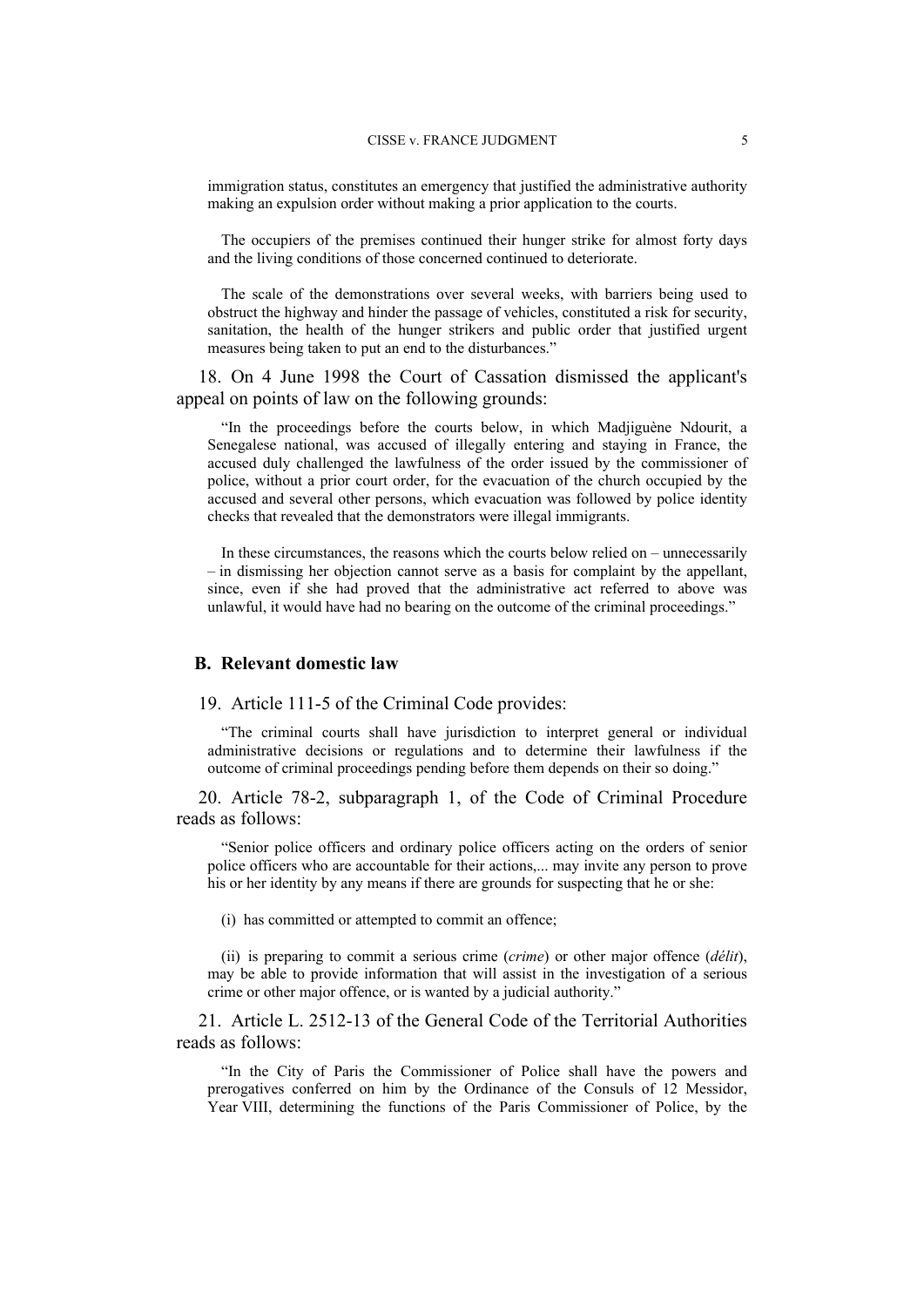amendments that have been made thereto, and by Articles L. 2512-7, L. 2512-14 and L. 2512-17.

However, in the circumstances set out in this Code and the Public Health Code, the Mayor of Paris shall be responsible for ensuring that public highways in the city are kept clean and tidy, for maintaining order at fairs and markets and, subject to the opinion of the Commissioner of Police, for all grants of parking permits to small traders and of permits or licences for erecting stalls on the public highway.

Further, in the circumstances set out in Article L. 2215-1, sub-paragraph 3°, and Articles L. 3221-4 and L. 3221-5 of this Code, the Mayor shall be responsible for ensuring the preservation of State property incorporated into the public property of the City of Paris. For the purposes of the application of these provisions, the power of substitution conferred on the State in the *département* shall be exercised, in Paris, by the Commissioner of Police."

22. The relevant provisions of the Ordinance of the Consuls of 12 Messidor, Year VIII, which determines the functions of the Commissioner of Police of Paris, read as follows:

#### **Section I – General provisions**

"1. The Commissioner of Police shall perform the functions set out hereafter, under the immediate authority of the ministers. He shall communicate directly with them about the matters for which their departments have responsibility.

2. The Commissioner of Police may republish the administrative rules and regulations and issue orders to ensure that they are complied with."

#### **Section III – Maintaining law and order in the city**

21. The Commissioner of Police shall have responsibility for all matters concerning minor highways, save that an appeal will lie against his or her decisions to the Minister of the Interior.

22. The Commissioner of Police shall secure liberty and security on the public highway and to that end shall have responsibility for preventing criminal damage to the public highway, for lighting, for ensuring that residents comply with their obligation to keep the area in front of their houses swept, and for arranging for squares and the perimeters of public gardens and buildings to be swept at the city's expense..."

23. The relevant provisions of the Law of 30 June 1881 on Public Meetings provides:

"1. Anyone may attend public meetings.

Public meetings may be held without prior permission subject to compliance with the conditions laid down in the following Articles...

6. Meetings may not be held on the public highway; ...

8. Every meeting shall have a board of at least three people. The board shall be responsible for maintaining order, preventing any breach of the law, ensuring that the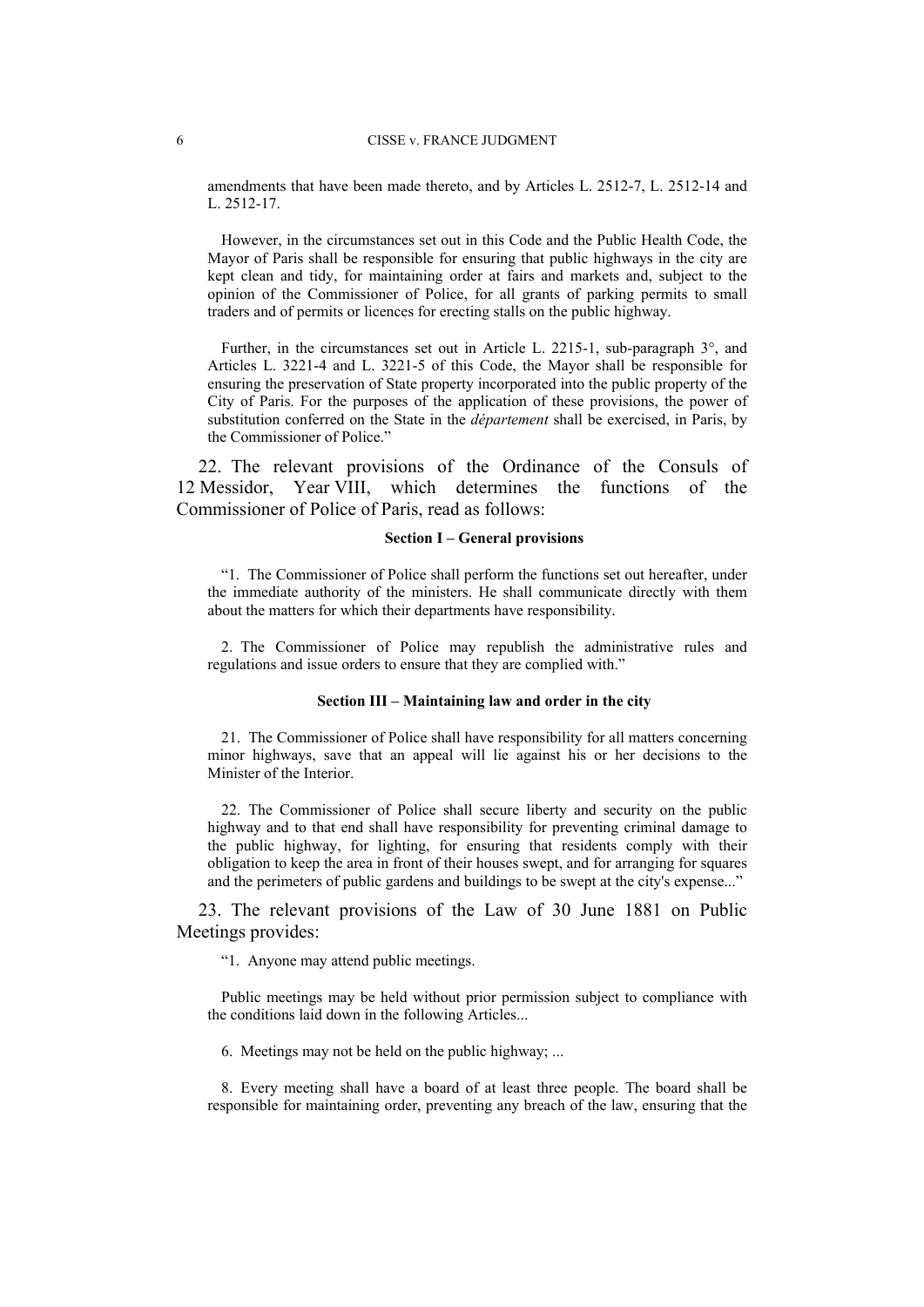#### CISSE v. FRANCE JUDGMENT 7

meeting retains the character ascribed to it in the declaration, prohibiting any speech that is contrary to public order or morals or containing any incitement to commit an act constituting a serious crime (*crime*) or other major offence (*délit*)...

9. ... the right to terminate a meeting shall not be exercised by the authority's representative unless he or she is called upon to do so by the board or unless clashes or patently illegal acts occur.

10. Any breach of the provisions of this Law shall be punishable by the penalties laid down for summary offences, without prejudice to any proceedings that may be instituted in respect of any serious crime or other major offence that may have been committed at the meetings."

24. Sections 25, 26, 32 and 35 of the Law of 9 December 1905 on the Separation of Church and State read as follows:

#### **Section 25**

"Assemblies for the purposes of worship in premises belonging to or placed at the disposal of a religious association shall be open to the public. They shall be exempted from the requirements of section 8 of the Law of 30 June 1881, but shall remain under the supervision of the authorities in the interests of public order. Such assemblies may not take place until a declaration has been made, in the form required by section 2 of that Law, identifying the premises where they will be held..."

#### **Section 26**

"It is prohibited to hold a public meeting in premises habitually used as a place of worship."

#### **Section 32**

"Anyone who prevents, delays or interrupts religious ceremonies by causing disturbances or disorder in the premises used for such ceremonies shall be liable to the same penalties.

#### **Section 35**

"A minister of religion guilty of making a speech or posting or distributing notices publicly in a place of worship that contain direct incitement to resist compliance with the law or the lawful acts of public authorities or are aimed at stirring up or rousing one group of citizens against the others shall be liable to two years' imprisonment, without prejudice to the penalties for complicity if the incitement is followed by sedition, revolt or civil war."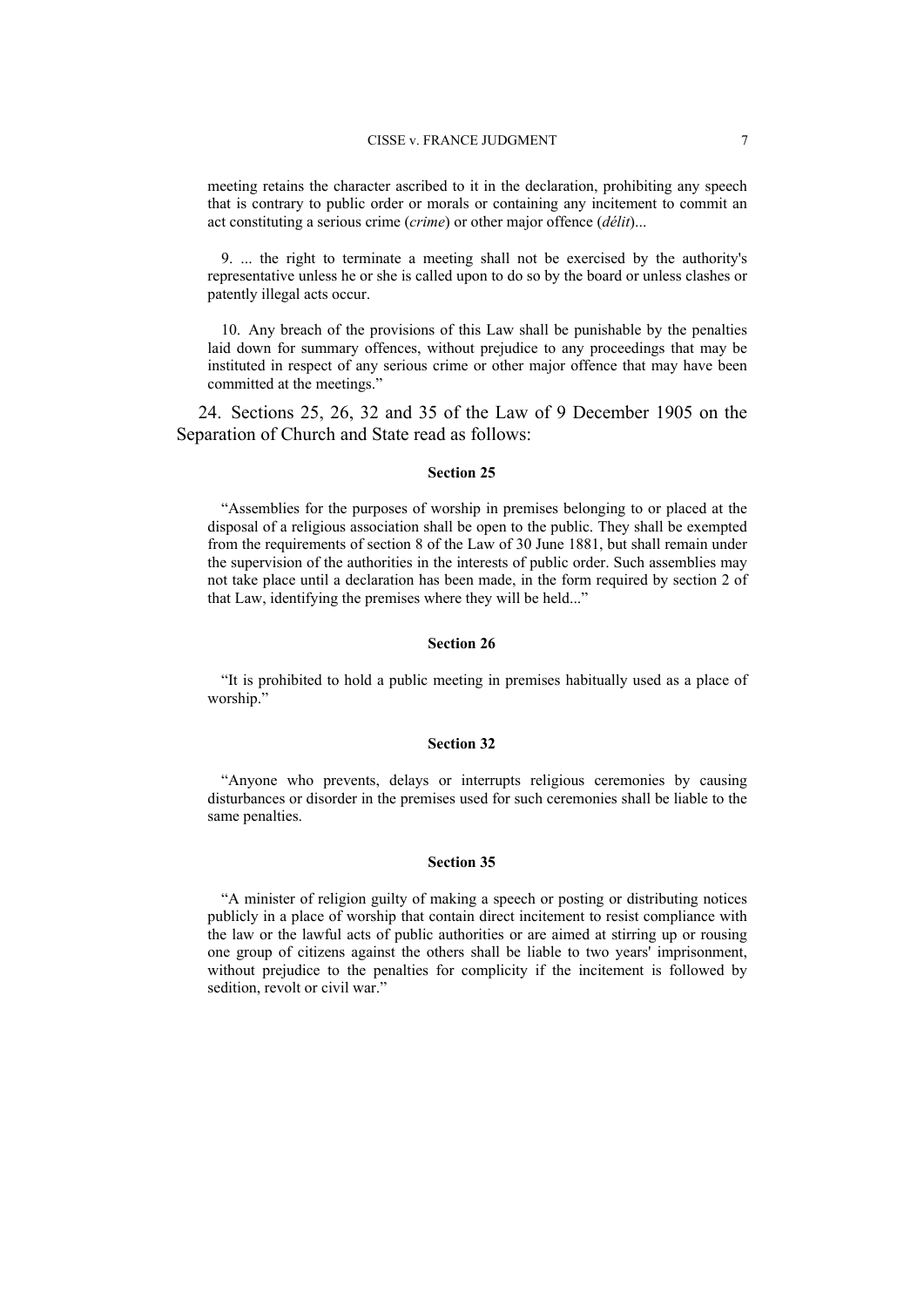## THE LAW

...

## II. ALLEGED VIOLATION OF ARTICLE 11 OF THE CONVENTION

34. The applicant alleged a breach of her right to freedom of peaceful assembly with other aliens for the purposes of denouncing their treatment. The interference with that right was not prescribed by law (as the evacuation order was illegal), and was neither justified by a legitimate aim, nor proportionate. She alleged a violation of Article 11 of the Convention, the relevant parts of which provide:

"1. Everyone has the right to freedom of peaceful assembly and to freedom of association with others...

2. No restrictions shall be placed on the exercise of these rights other than such as are prescribed by law and are necessary in a democratic society in the interests of national security or public safety, for the prevention of disorder or crime, for the protection of health or morals or for the protection of the rights and freedoms of others..."

### **A. Whether there has been an interference**

35. The Government maintained that the evacuation order made by the Commissioner of Police had not infringed the applicant's right of peaceful assembly. Relying on decisions of the European Commission of Human Rights, the Government said that the right of peaceful assembly did not extend to events intended by the organisers and participants to disturb public order or which, irrespective of the purpose for which they had been organised, unreasonably curtailed the right of others to assemble freely. The aim of the assembly in which the applicant had taken part conflicted with public order considerations, as St Bernard's Church had been occupied with a view to defending and legitimising a deliberate breach of the French immigration rules that rendered those responsible liable to prosecution. The unlawfulness of the assembly was therefore particularly flagrant and the very purpose of that assembly in itself entailed a breach of public order. It could not therefore be regarded as "peaceful" as that term was construed by the Court in its case-law. Nor, in view of its duration – several months – could the occupation constitute an "assembly".

36. Furthermore, the fact that the church had been occupied for a period of several months had indisputably hindered the local congregation in the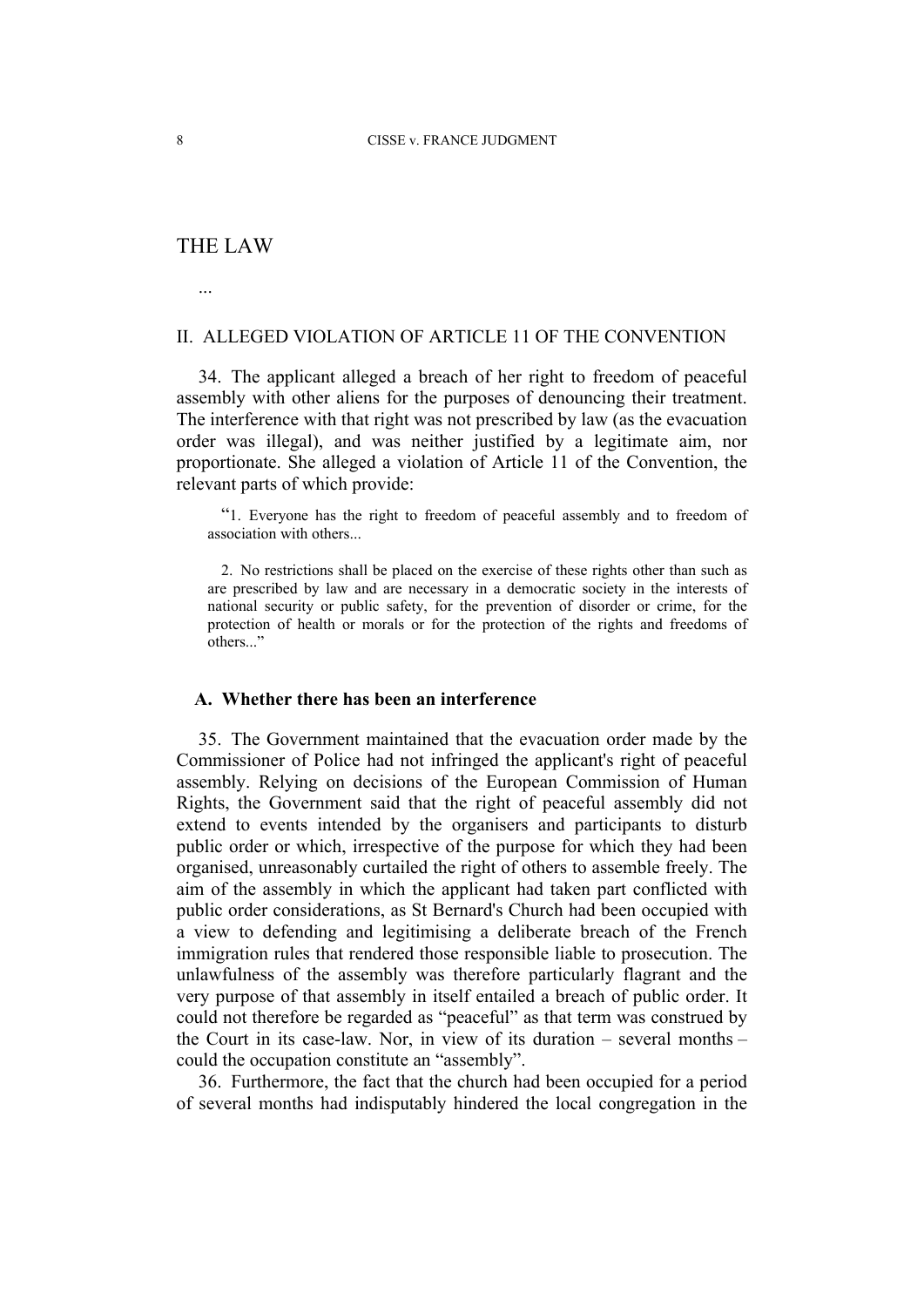performance of acts of worship, which under French law were a form of freedom of assembly that enjoyed the protection of the law. The fact that the occupied building was a place of worship, whose use was regulated by the Law of 9 December 1905 on the Separation of Church and State, meant that the assembly could not be classed as peaceful. Contending that the parish priest's refusal to intervene sufficed to establish that the assembly was peaceful in nature would be tantamount to saying that he was the sole person qualified to determine the extent of the harm done to public order and freedom of religion. Responsibility for implementing the Law of 9 December 1905 lay with the ordinary law-enforcement authorities, who were under a duty to maintain public order and to ensure that the premises were reserved for worship, in the interest of the congregation. The Court of Cassation had already ruled that the ecclesiastical authorities had no obligations of a material nature, such as ensuring safety. It was for the administrative authorities to protect the safety of people inside the building, even in cases where the disturbance had originated outside.

37. The applicant submitted that it was not possible to contend that an assembly such as that in the instant case which had gathered to call for the immigration status of the "*sans papiers*" to be put in order was not peaceful, simply because its purpose did not meet with the approval of the government of the day. The Commission decisions cited by the Government did not have the scope attributed to them by the Government. In practice, the only type of events that did not qualify as "peaceful assemblies" were those in which the organisers and participants intended to use violence. In the instant case, neither the occupants of the church nor the applicant had at any stage been accused of violent conduct. In any event, the legality or otherwise of the assembly under domestic law was under no circumstances to be used as a criterion for determining whether it was peaceful.

38. As to the Government's argument that the assembly had interfered with the freedom of assembly of others, the applicant stressed that she and her fellow occupants had been supported throughout by the priest and his parish council and that all the ceremonies had taken place at the appointed time without the slightest incident. She maintained that, contrary to what had been asserted by the Government, there was no legal rule or authority in the case-law that allowed a public authority to decide what was in the church's best interests in place of the religious authority. Rather than showing how the assembly was supposed to have interfered with freedom of worship, the Government had relied instead on a so-called disturbance of public order that had allegedly occurred outside the church.

39. The Court notes that the applicant was a member of a group of aliens without valid residence permits who decided to take collective action to draw attention to the difficulties they were having in obtaining a review of their immigration status in France. Their campaign culminated on 28 June 1996 with a decision to occupy St Bernard's Church, in which the group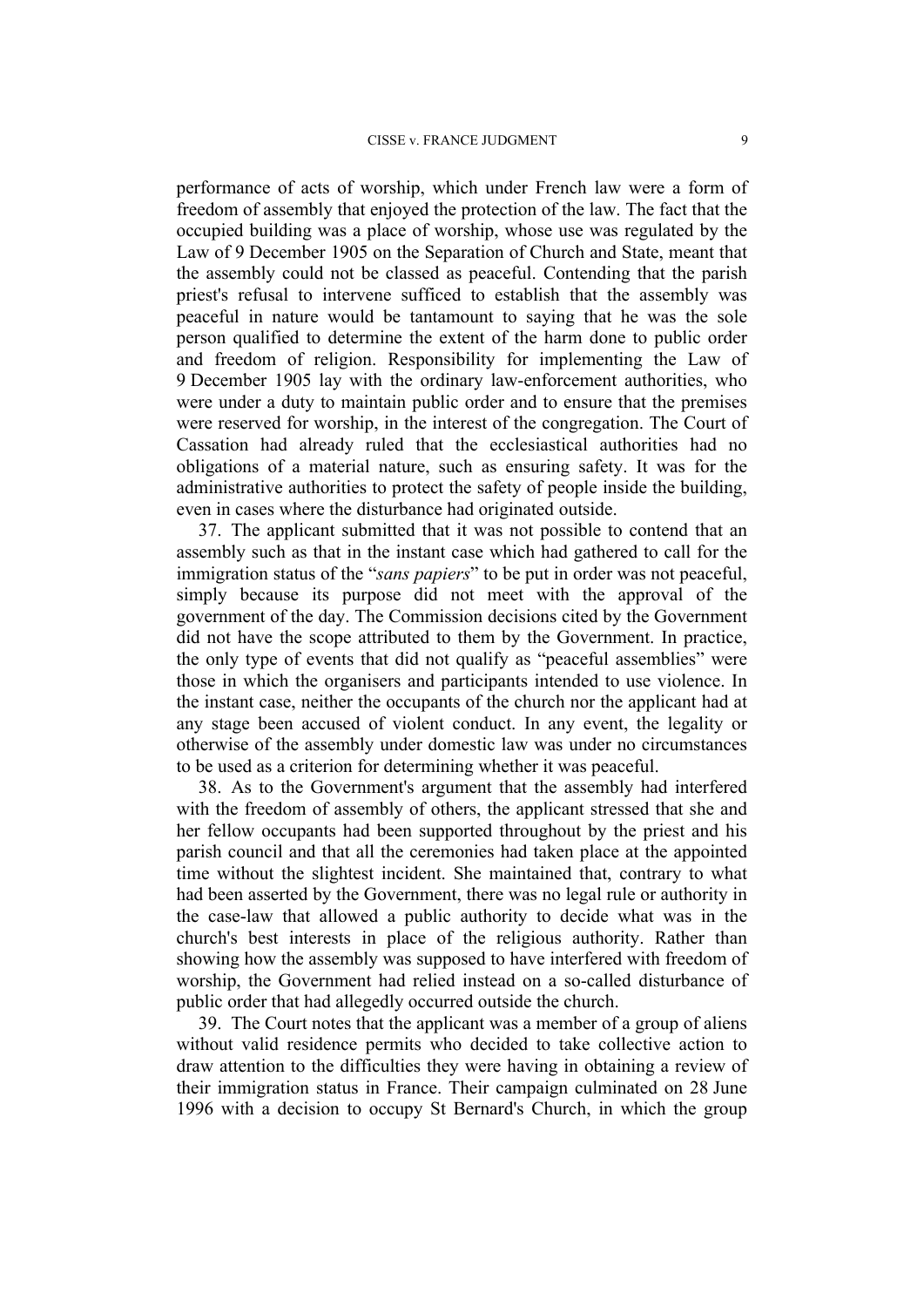took up residence for approximately two months. Neither the priest nor the parish council of the church objected to their presence and the religious services and various ceremonies proceeded as planned and without incident.

40. Consequently, the Court finds that the evacuation of the church amounted to an interference in the exercise of the applicant's right to freedom of peaceful assembly.

#### **B. Whether the interference was justified**

## *1. "Prescribed by law"*

41. The Government submitted that the evacuation order that had brought the assembly to an end was prescribed by law. The Ordinance of 12 Messidor, Year VIII, and Article L. 2512-13 of the Code of the Territorial Authorities conferred on the Paris Commissioner of Police full powers to maintain public order. The Commissioner of Police had therefore possessed the necessary power to make the order of 22 August 1996 for the eviction of the occupants of St Bernard's Church.

42. The applicant maintained that there was nothing in the aforementioned provisions to show that the Commission of Police's powers included the protection of religious worship or that he was entitled to deploy the armed forces to defeat the right of asylum through forcible eviction of people who had, as a last resort, taken refuge in a place of worship.

43. The Court finds that the interference in issue was prescribed by law: in particular, under the Law of 9 December 1905 it is the local authorities, not the parish priest, who are responsible for supervising religious ceremonies and they are empowered to act either at the priest's request or on their own initiative.

### *2. Legitimate aim*

44. The Government said that the evacuation order was made as a result of a number of public-order considerations. Its primary purpose had been to protect the health and safety of, first and foremost, those present in the church, all of whom were at serious risk, both because of the living conditions and in some cases because they were on hunger strike. A bailiff who had been instructed to inspect the premises by the Commissioner of Police had noted in his formal report a deterioration in the hunger-strikers' health and a serious lack of adequate sanitary facilities. The order had also been necessary to maintain public order and to prevent the commission of offences: the occupants of the church had admitted contravening the immigration rules; the installations that had been set up outside the church obstructed the free flow of traffic and the occupation of the church attracted a number of onlookers giving rise to fears that the situation would get out of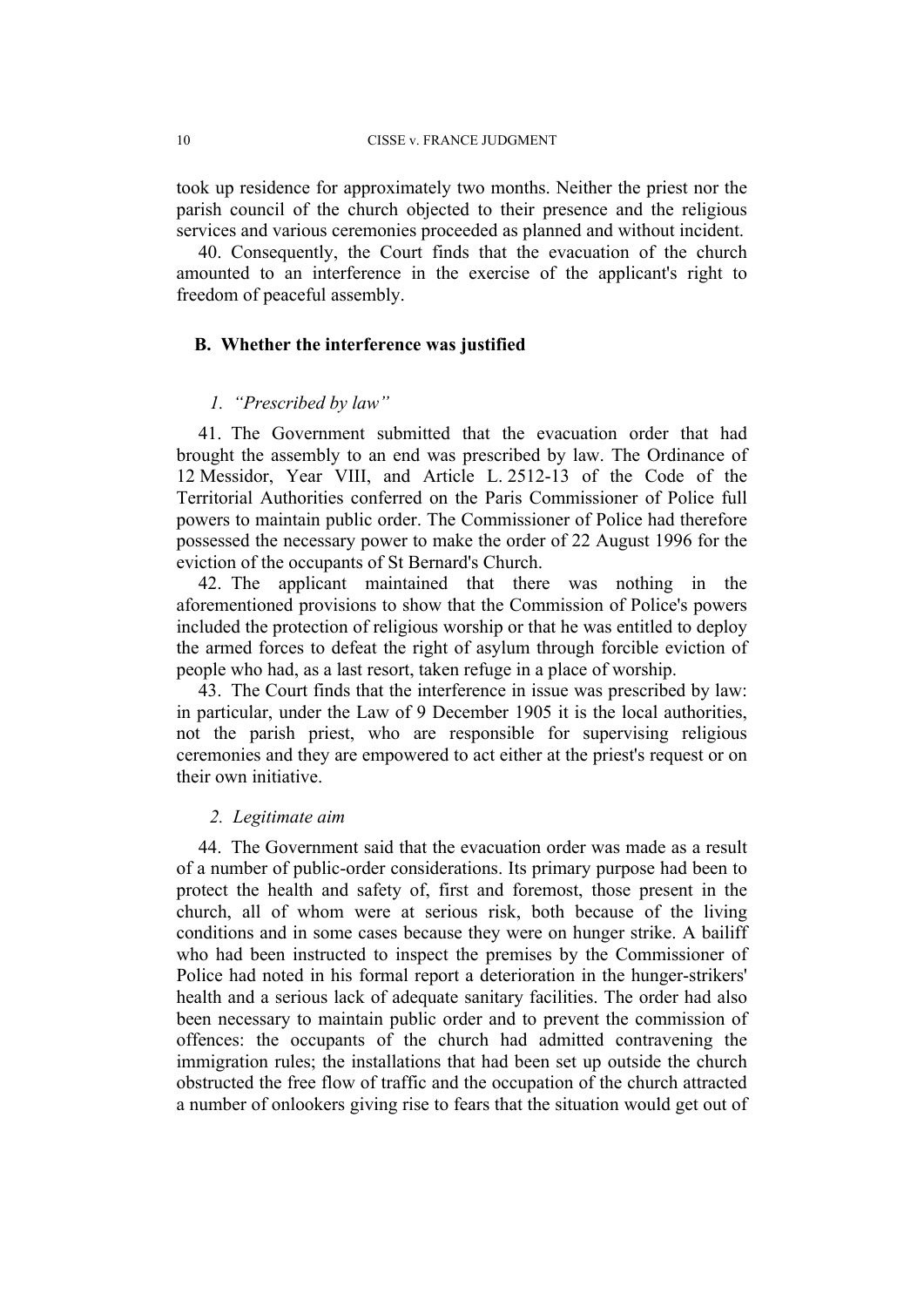hand. Lastly, the measure had been taken to ensure compliance with the religious vocation of the building.

45. The applicant argued that all the stated reasons were just a pretext. The truth, as was widely reported in the press without being contested, was that the Commissioner of Police had merely implemented a decision taken by the President of the Republic and the Prime Minister in an attempt to avoid giving the public the impression that they had been weakened by the challenge to the Government posed by the "*sans papiers*" in their pursuit of a review of their immigration status.

46. The Court notes that the evacuation was ordered to put an end to the continuing occupation of a place of worship by persons, including the applicant, who had broken French law. The interference therefore pursued a legitimate aim, namely the prevention of disorder.

## *3. "Necessary in a democratic society"*

47. The Government maintained that the applicant and several hundred people had remained for approximately two months in a public building that was exclusively used as a place of worship and was manifestly unsuited for such an occupation. During the two months that had preceded the evacuation, the applicant had had an opportunity to set out her demands. Accordingly, the need for the measure complained of had been all the more acute in the instant case. The Government repeated that the applicant was in breach of the immigration rules and had publicly admitted the offence, even though she had earlier received an invitation to leave the territory, and had contravened by her conduct the provisions of the Law of 1881 governing freedom of assembly and the provisions of the Law of 1905 governing the user of places of worship.

48. The applicants said that there had been ten hunger-strikers out of the approximately three hundred people occupying the church and they had received constant medical attention there, including assistance from the authorities as, a few days before the evacuation, the police had taken the hunger-strikers to various hospitals so that their condition could be examined. The hunger-strikers had returned to the church immediately afterwards by their own devices. The occupation of the church had been peaceful and had taken place with the consent of the religious authorities and the parishioners. Illegal immigrants were not prohibited from assembling. Moreover, the Government had undertaken to review all the files of all the church occupants, such that the latter were thus entitled to remain in France at least until that review and any subsequent proceedings instituted to secure their departure had ended.

49. The applicant added that no incidents had in fact been witnessed in the vicinity of the church or on the public highway and had there been any the police could have intervened to restore order without having to evacuate the church. That was why the only concrete example that had been given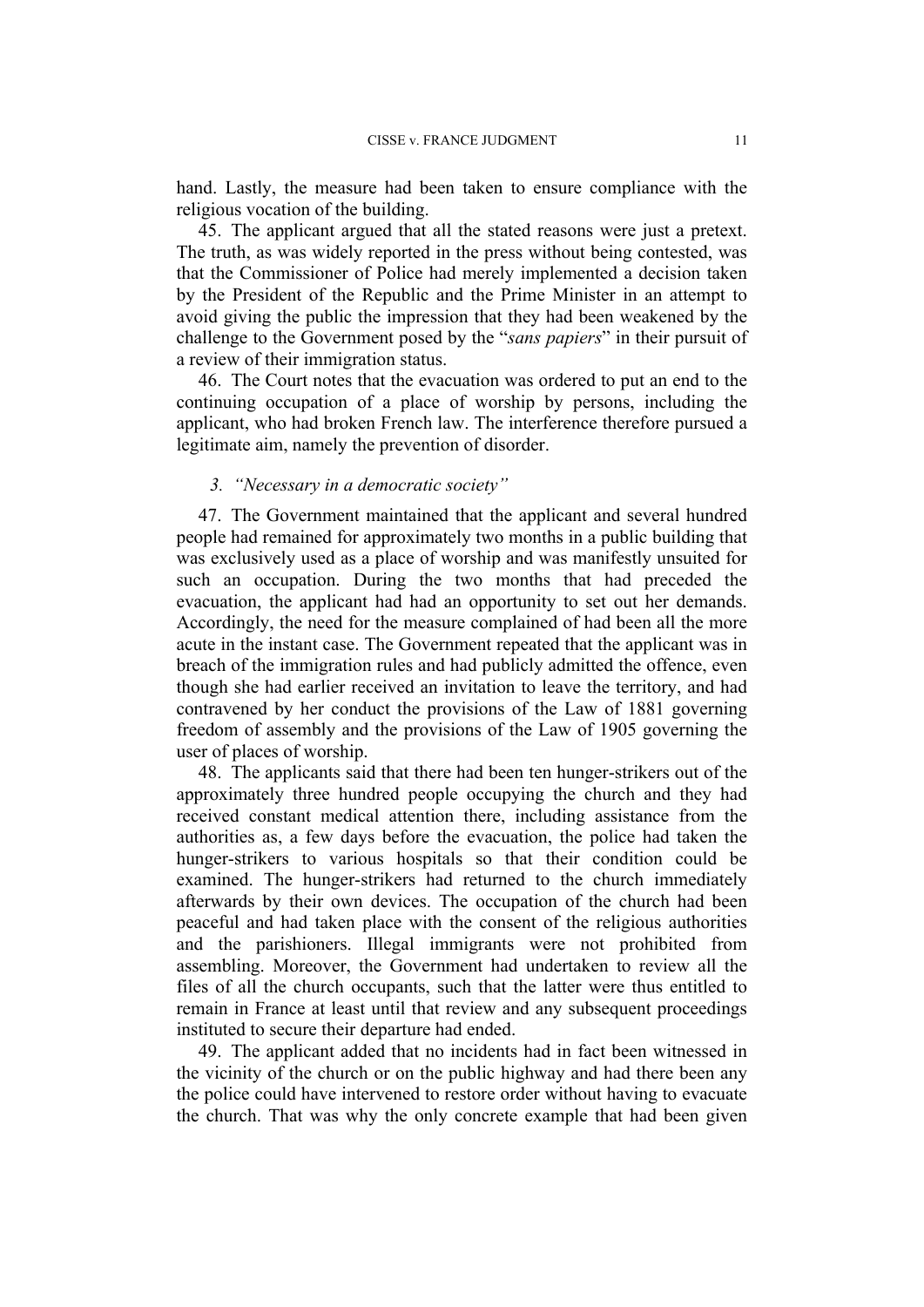concerned metal barriers that had allegedly been set up on the road, blocking traffic. Apart from the fact that there were eye witnesses to refute that allegation, a situation like that could have been remedied without any need to evacuate the church. Lastly, the allegation that the church entrances had been blocked was quite untrue and both the church leaders and the occupants had at all times been very careful to comply with the safety regulations.

50. The Court does not share the Government's view that the fact that the applicant was an illegal immigrant sufficed to justify a breach of her right to freedom of assembly, as that freedom had already been exercised for two months without intervention on the part of the authorities and peaceful protest against legislation which has been contravened does not constitute a legitimate aim for a restriction on liberty within the meaning of Article 11 § 2.

51. However, the Court notes that even though it was peaceful and did not in itself entail any disturbance of public order or prevent churchgoers from attending services, after two months the continued occupation of the church by illegal immigrants, including the applicant, had developed into a situation – described in a report drawn up by a bailiff on the instructions of the Commissioner of Police – in which the hunger-strikers' health had deteriorated and sanitary conditions become wholly inadequate.

52. In these circumstances, the Court accepts that restrictions on the exercise of the applicant's right to assembly may have become necessary. Admittedly, the parish priest did not request the police to intervene and the methods used by the police in an intervention that came without warning and was indiscriminate, went beyond what it was reasonable to expect the authorities to do when curtailing the freedom of assembly. The Court regrets that such methods were employed. However, it notes that the police could quite lawfully intervene under domestic law without a request from the parish priest and that the authorities' fear that the situation might deteriorate rapidly and could not be allowed to continue much longer was not unreasonable. In any event, the symbolic and testimonial value of the applicant's and other immigrants' presence had been tolerated sufficiently long enough in the instant case for the interference not to appear, after such a lengthy period, unreasonable.

53. In these conditions and having regard to the wide margin of appreciation left to the States in this sphere (*Plattform "Ärzte für das Leben" v. Austria*, 21 June 1988, Series A no. 139, p. 12, § 34), the Court holds that the interference with the applicant's right to freedom of assembly was not, in the light of all the circumstances of the case, disproportionate for the purposes of Article 11 § 2.

54. Consequently, there has been no violation of Article 11 of the Convention.